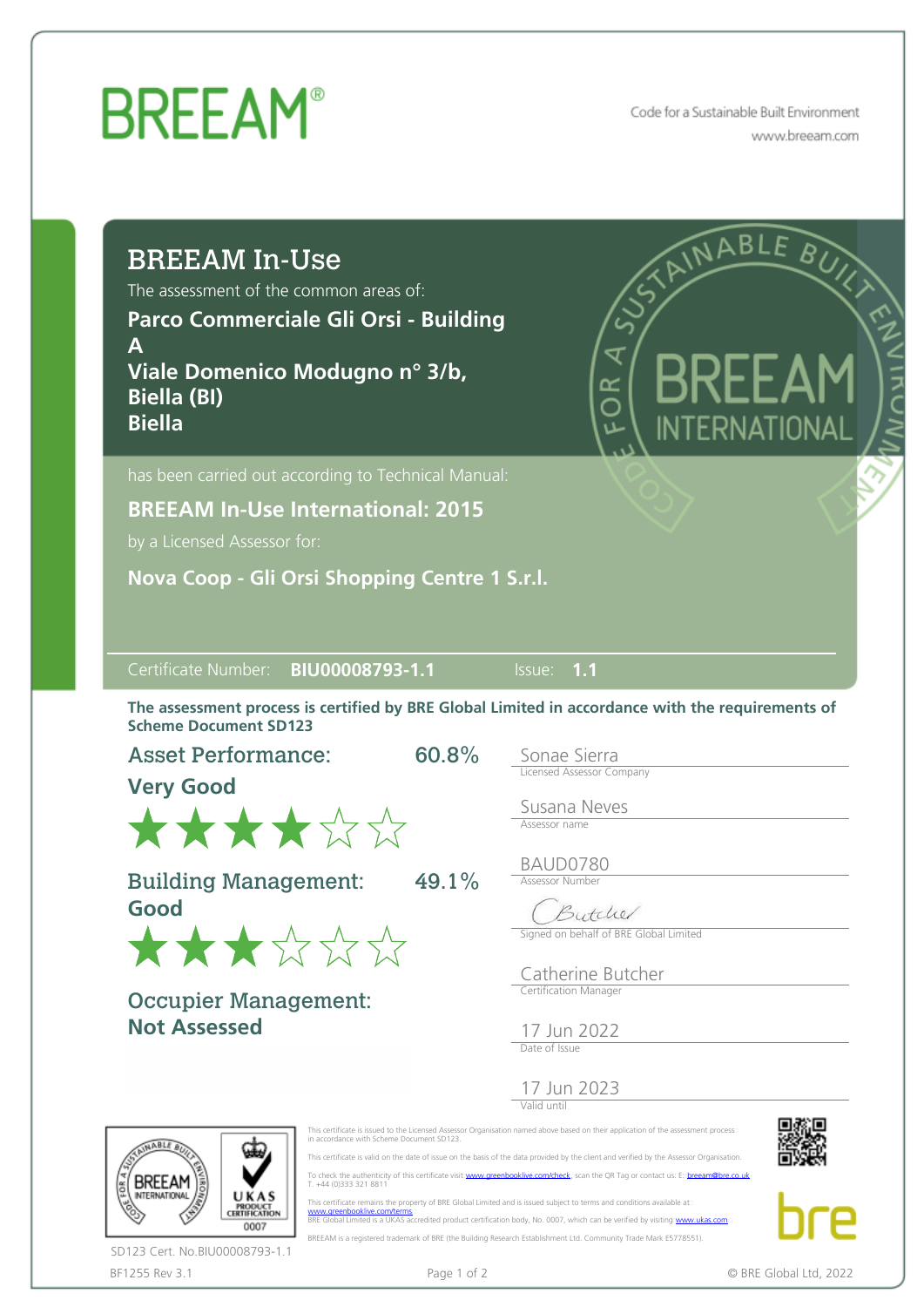Code for a Sustainable Built Environment www.breeam.com

#### BREEAM In-Use International: 2015

**The assessment of the common areas of:** 

**Parco Commerciale Gli Orsi - Building A Viale Domenico Modugno <sup>n</sup>° 3/b, Biella (BI) Biella 13900 Italy**

#### BIU00008793-1.1 Certificate Number

1.1

Issue Number

Sonae Sierra Licensed Assessor Company

Susana Neves Assessor name

BAUD0780

Assessor Number

Butchel Signed on behalf of BRE Global Limited

Catherine Butcher Certification Manager

17 Jun 2022 Date of Issue

17 Jun 2023 Valid Until

> **BREEAM INTERNATIONAL**

|          |             | <b>Very Good</b>   | 60.8%                                            |                       |
|----------|-------------|--------------------|--------------------------------------------------|-----------------------|
| Asset    | Performance | Category           | $\mathbf{0}$<br>10<br>20<br>30<br>40<br>50<br>60 | 100<br>70<br>80<br>90 |
|          |             | Health & Wellbeing | 66.67                                            |                       |
|          |             | Energy             | 67.57                                            |                       |
|          |             | Transport          | 22.22                                            |                       |
|          |             | Water              | 80.00                                            |                       |
|          |             | Materials          | 65.38                                            |                       |
|          |             | Waste              | 100.00                                           |                       |
|          |             | Land Use & Ecology | 66.67                                            |                       |
|          |             | Pollution          | 40.91                                            |                       |
|          |             | Good               | 49.1%                                            |                       |
|          |             | Category           | $\mathbf{0}$<br>10<br>20<br>30<br>40<br>50<br>60 | 80<br>100<br>70<br>90 |
|          | Management  | Management         | 67.39                                            |                       |
|          |             | Health & Wellbeing | 43.24                                            |                       |
| Building |             | Energy             | 26.67                                            |                       |
|          |             | Water              | 80.77                                            |                       |
|          |             | Materials          | 80.00                                            |                       |
|          |             | Land Use & Ecology | 40.00                                            |                       |
|          |             | Pollution          | 66.67                                            |                       |

**Nova Coop - Gli Orsi Shopping Centre 1 S.r.l.**

#### **Not Assessed**

This certificate is issued to the Licensed Assessor Organisation named above based on their application of the assessment process:::<br>in accordance with Scheme Document SD123.

This certificate remains the property of BRE Global Limited and is issued subject to terms and conditions available at: [www.greenbooklive.com/terms](http://www.greenbooklive.com/terms)¤<br>BRE Global Limited is a UKAS accredited product certification body, No. 0007, which can be verified by visiting [www.ukas.com](http://www.ukas.com/)

 This certificate is valid on the date of issue on the basis of the data provided by the client and verified by the Assessor Organisation. To check the authenticity of this certificate visit [www.greenbooklive.com/check,](http://www.greenbooklive.com/check) scan the QR Tag or contact us: E: [breeam@bre.co.uk](mailto:breeam@bre.co.uk)<br>T. +44 (0)333 321 8811



**PRODUCT**<br>CERTIFICATION 0007 SD123 Cert. No.BIU00008793-1.1BF1255 Rev 3.1 **Page 2 of 2** Page 2 of 2 © BRE Global Ltd, 2022

UKAS

BREEAM is a registered trademark of BRE (the Building Research Establishment Ltd. Community Trade Mark E5778551).

Occupier Management

Management Occupier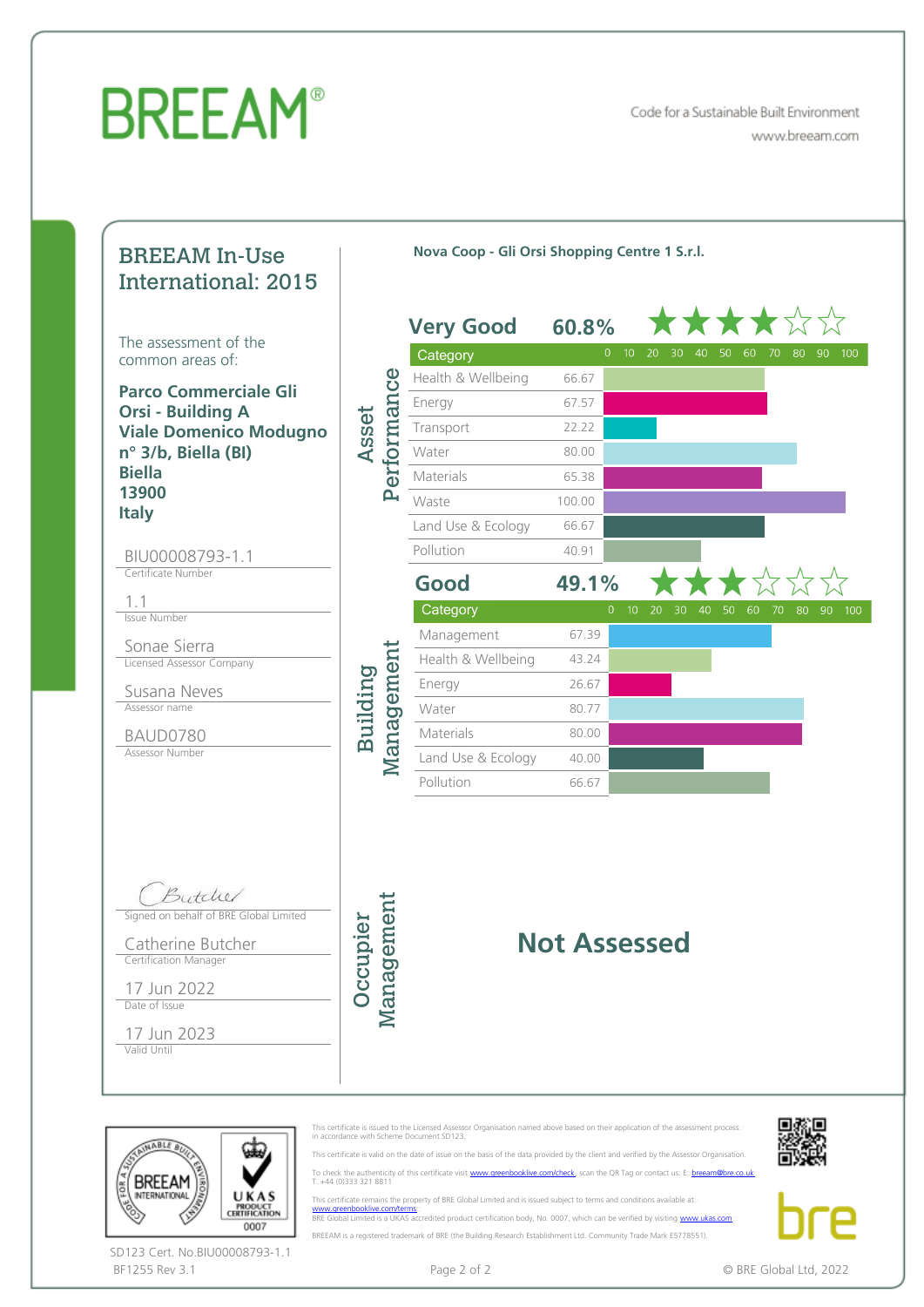Code for a Sustainable Built Environment www.breeam.com

| <b>BREEAM In-Use</b><br>The assessment of the common areas of:<br>Parco Commerciale Gli Orsi - Building<br>B<br>Viale Domenico Modugno nº 4/a,<br><b>Biella (BI)</b><br><b>Biella</b>                                                                     |        | ⋖<br>$\approx$                                                                          | STAINABLE | BUIL |
|-----------------------------------------------------------------------------------------------------------------------------------------------------------------------------------------------------------------------------------------------------------|--------|-----------------------------------------------------------------------------------------|-----------|------|
| has been carried out according to Technical Manual:<br><b>BREEAM In-Use International: 2015</b><br>by a Licensed Assessor for:<br><b>Gli Orsi Shopping Centre 1 S.r.l.</b>                                                                                |        |                                                                                         |           |      |
|                                                                                                                                                                                                                                                           |        |                                                                                         |           |      |
| BIU00008792-1.1                                                                                                                                                                                                                                           | Issue: | $-1.1$                                                                                  |           |      |
|                                                                                                                                                                                                                                                           |        |                                                                                         |           |      |
| ★★★★☆☆                                                                                                                                                                                                                                                    | 62.0%  | Sonae Sierra<br><b>Licensed Assessor Company</b><br>Susana Neves<br>Assessor name       |           |      |
| Certificate Number:<br>The assessment process is certified by BRE Global Limited in accordance with the requirements of<br><b>Scheme Document SD123</b><br><b>Asset Performance:</b><br><b>Very Good</b><br><b>Building Management:</b><br>Good<br>★★★☆☆☆ | 47.7%  | BAUD0780<br><b>Assessor Number</b><br>Butcher<br>Signed on behalf of BRE Global Limited |           |      |
| <b>Occupier Management:</b><br><b>Not Assessed</b>                                                                                                                                                                                                        |        | Catherine Butcher<br>Certification Manager<br>17 Jun 2022<br>Date of Issue              |           |      |



This certificate remains the property of BRE Global Limited and is issued subject to terms and conditions available at:<br>[www.greenbooklive.com/terms](http://www.greenbooklive.com/terms)...<br>BRE Global Limited is a UKAS accredited product certification body, No. BREEAM is a registered trademark of BRE (the Building Research Establishment Ltd. Community Trade Mark E5778551).





BF1255 Rev 3.1 **Page 1 of 2** Page 1 of 2 **CONF** Page 1 of 2 **CONF** BRE Global Ltd, 2022 SD123 Cert. No.BIU00008792-1.1

ℰ

UKAS

**PRODUCT**<br>CERTIFICATION

0007

**BREEAM** 

NTERNATIONAL